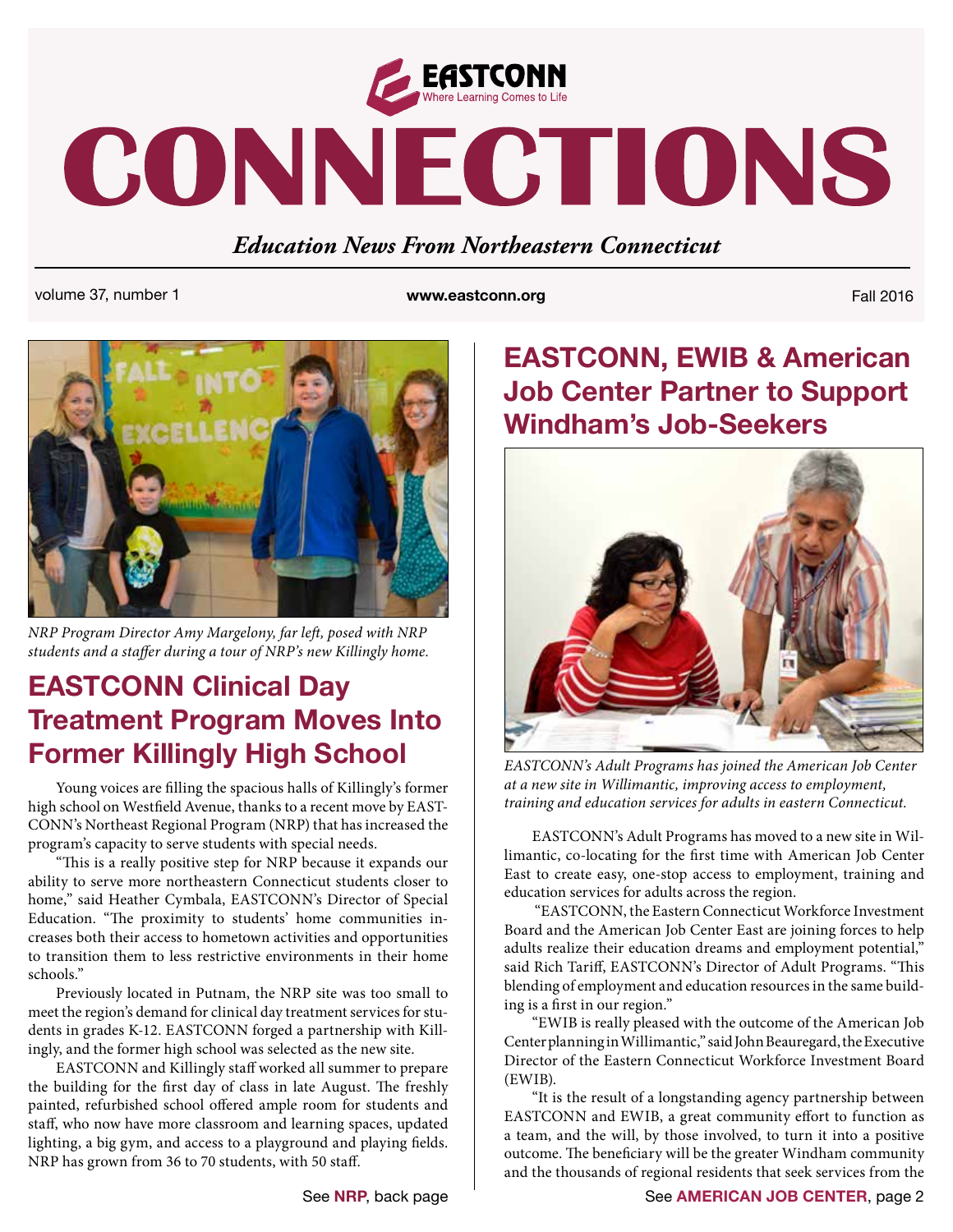#### **AMERICAN JOB CENTER** from page 1

Center on an annual basis," Beauregard said.

In 2015, as a cost-saving measure, the Connecticut Department of Labor (CTDOL) announced it would close half of its 12 American Job Centers statewide, Willimantic among them. The CTDOL is a close partner of EWIB, which administers the American Job Centers.

"Given the geographic distance to the nearest Job Center and the public transportation challenges, eliminating the Job Center would have been devastating for the community," Beauregard said. "The Willimantic Job Center traditionally has received more than 14,000 visits annually from job-seekers requesting support for employment searches and/or for building the skills necessary to advance their careers. The Job Center has been vital to the community and their job-seekers."

American Job Centers provide employment services, a career resource library, job-related workshops and referrals, veteran employment services, computer access, individual guidance and support, as well as connections to human services agencies and on-site recruitment opportunities for businesses.

EASTCONN's free Adult Program offerings mesh seamlessly with Job Center services, Tariff said, noting that EASTCONN offers free classes in high school completion (like GED and Spanish GED), employment skills and training, and classes in U.S. citizenship and English-as-a-Second-Language (ESL), among other support services.

 "So many unemployed and under-employed adults in our region lack the basic skills they need to meet the demands of today's employers, or to obtain the jobs they want," said Tariff. "This on-site collaboration will make it easier for them to connect with resources that will help them succeed."

The offices at Tyler Square comprise more than 10,000 square feet, with nine freshly wired, painted and carpeted classrooms that include Internet-enabled computers for adult students and computer stations. There are 20 offices for student-advisor and case management meetings, and plenty of parking, said Kristin Hempel, EASTCONN's Associate Director of Adult Programs.

"Fortunately for area residents, this goes well beyond a physical co-location and is representative of the integrated workforce development 'system' that partners have been working on in eastern Connecticut," said Beauregard.

"The connection between employment and education has never been more important," he continued, "and we've just made it easier for our residents to access both in the same building. "

Tariff said that the co-location also aligns with the Connecticut MORE Commission's objective of creating regional partnerships to maximize resources.

"We are merging resources, sharing rent, saving facility costs, and creating easier access to services for adults — and that benefits not only our clients, but state and local taxpayers," said Tariff. "Everyone wins."

"The new Willimantic center ... is fortunate to have such a great partner in EASTCONN, who saw the potential for this new site," said Beauregard."EWIB is thankful to CTDOL and EASTCONN for making this happen."

Learn more about the Tyler Square services by contacting Rich Tariff at rtariff[@eastconn.org](mailto:rtariff@eastconn.org), or by calling 860-455-1601.

EASTCONN *Connections* 

Writer/Editor: Teddie Sleight ~ tsleigh[t@eastconn.org](mailto:tsleight@eastconn.org) Assistant: Cindy Laurendeau  $\sim$  claurendeau $@$ eastconn.org EASTCONN Administration Paula M. Colen, Executive Director

EASTCONN, 376 Hartford Turnpike, Hampton, CT 06247 860-455-0707 Fax: 860-455-0691

## **Educators Invited to Leadership Symposium w/Dr. Drago-Severson**



School administrators and teacherleaders are invited to attend a Leadership Symposium with Columbia University Teachers College professor and author Dr. Ellie Drago-Severson on Tues., Nov. 15, 2016, from 8 a.m. to 3:30 p.m. at EAST-CONN's Conference Center, 376 Hartford Turnpike (Route 6), Hampton.

Drago-Severson will present "Leading for Adult Development: Effective Strategies for Supporting Capacity-Building in Schools, Districts and Organizations."

*Dr. Drago-Severson*

 Educators will explore the challenges that practicing and aspiring school leaders and principals face in education today, with a focus on approaches to giving and receiving feedback, as well as building cultures that support individual and group growth, reflection and transformation.

 "Research shows that if we support adult learning in authentic ways, student learning will increase," Drago-Severson said. "The question is, how do we do that? I work with superintendents, principals, assistant principals, teachers and teacher-leaders to transform their systems."

Drago-Severson is a professor of Education Leadership and Adult Learning and Leadership at Teachers College, Columbia University. Learn more about Drago-Severson at [https://dragoseverson.wordpress.](https://dragoseverson.wordpress.com) [com.](https://dragoseverson.wordpress.com)

The first 25 people to register will receive a free copy of Drago-Severson's book, *Leading Adult Learning: Supporting Adult Development in Our Schools*.

 Registration fee (\$150) includes breakfast and lunch. Register by Nov. 8, 2016. Individuals register at [www.eastconn.org/dragoseverson.](http://www.eastconn.org/dragoseverson)

District teams of 3 or more, contact [phanlon@eastconn.org](mailto:phanlon@eastconn.org), to get a discounted \$99 per-person rate.



### **400 CT Students Benefit from Summer Employment Program**

*EASTCONN's 2016 Summer Youth Employment and Training Program was able to connect 400 Connecticut students with minimum-wage jobs this summer, at 148 work sites in 21 towns up and down the state's eastern corridor. Although the program ended in August, many students did such a great job that their employers asked them to stay on. Participants were ages 14 to 21.* #*e program was made possible by funding from the Eastern Connecticut Workforce Investment Board (EWIB). Left, one student worked at TJ Maxx, preparing merchandise. Good news! TJ Maxx has asked her to continue her employment with them.*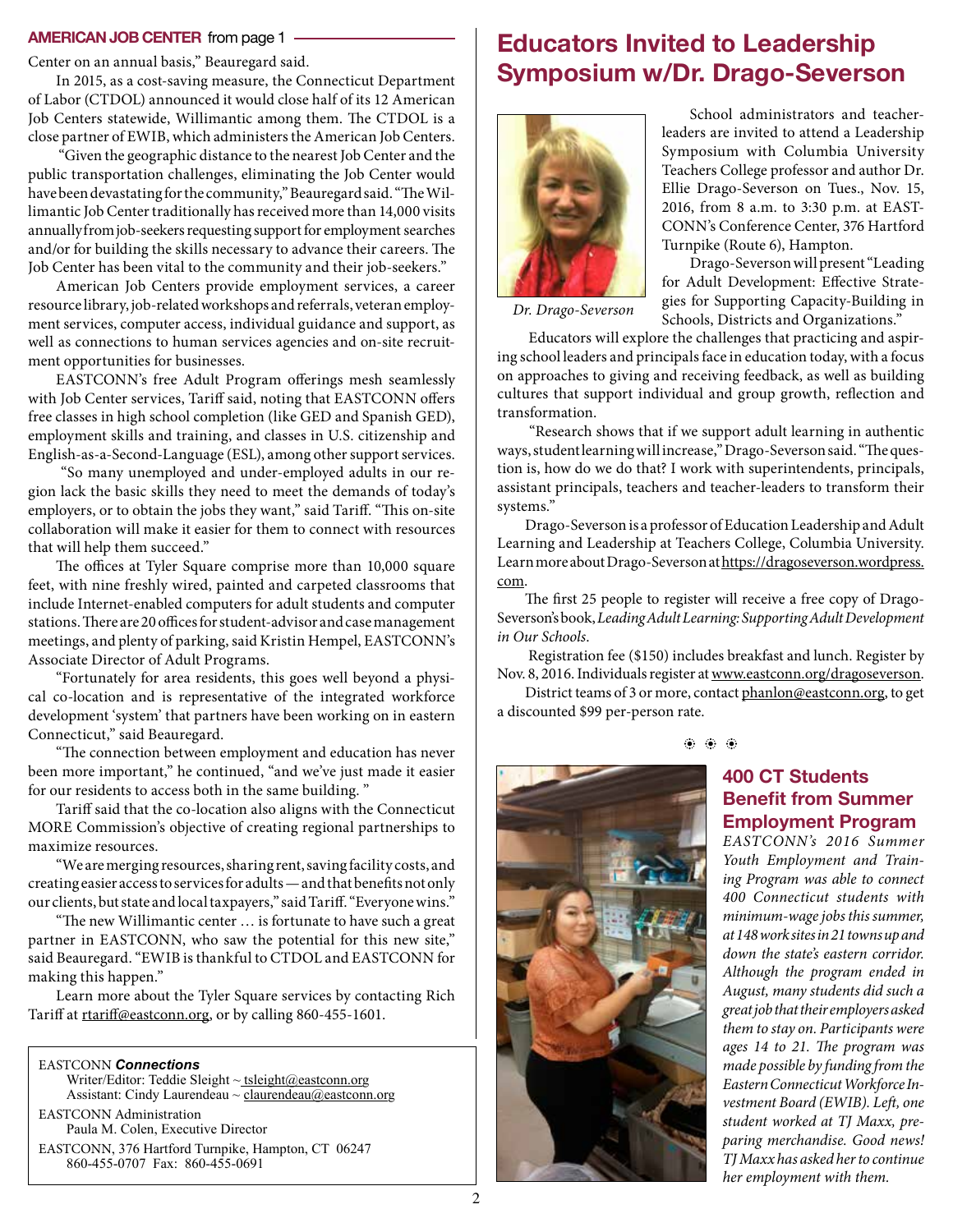## **Professional Notes**



EASTCONN's Director of Psychological and Behavioral Consultation Services, Ravit Stein, Ph.D., BCBA-D, has been named "Model School Psychology Intern Field Supervisor" by the National Association of School Psychologists (NASP). The award recognizes the high quality of Stein's field supervision of psychology interns, and its Dr. Ravit R. Stein significant impact" on the profession.

#### $\langle \hat{\bullet} \rangle$   $\langle \hat{\bullet} \rangle$   $\langle \hat{\bullet} \rangle$

## **Adult Programs' Kristin Hempel in D.C. to Advocate for Funding**



*Kristin Hempel, le*!*, met with Congressman Joe Courtney.*

EASTCONN Associate Director of Adult Programs Kristin Hempel recently traveled to Washington, D.C., to meet with Connecticut's Congressional representatives and to advocate for adult basic education funding. Hempel, who is a member of the national Commission on Adult Basic Education (COABE) Public Policy Committee, went to D.C. with 50 COABE colleagues from across the country, who also lobbied their individual state representatives.

 Hempel met with Connecticut's Congressional delegation to lobby for adult basic education funding, and, in particular, for full funding of the federal Workforce Innovation and Opportunities Act (WIOA). WIOA legislation funds adult education programs that provide employment and career pathways for the unemployed and under-employed.

 Hempel met with Rep. Joe Courtney and aides of Sen. Richard Blumenthal, Sen. Chris Murphy and Rep. Rosa DeLauro.

"I advocated not only for the full funding of WIOA, but also shared news of the exciting work we are doing in Connecticut at large, and the EASTCONN region in particular," said Hempel. "The meetings were overwhelmingly positive, people were engaged, they asked meaningful questions, and they were eager to continue helping us provide educational and employment training opportunities that help adults find financially sustainable jobs and careers that bring growth to our communities."

Learn more from Kristin Hempel, khempel@eastconn.org.

## **EASTCONN's Center for Educational Leadership Enters 3rd Year of Supporting School Leaders**

Now in its third year of supporting the region's school leaders, EASTCONN's Center for Educational Leadership (CEL) continues to grow as it helps educators coordinate new initiatives, advance their professional practice and improve student outcomes.

EASTCONN established the CEL in 2014, in response to the increasing demands being placed on school leaders. The Center was designed to help them build sustainable, district-wide systems that embed effective, distributed-leadership systems in programs and schools ranging from early childhood to grade 12.

And now, the CEL has named a new Director: Diane Dugas.

 "We're very pleased that Diane has joined CEL and the EAST-CONN team," said Scott Nierendorf, EASTCONN's Director of Teaching and Learning. "Her knowledge, experience and engaging interpersonal style make her a great choice for advancing the goals of CEL, as we work to support our region's education leaders."

 "I'm proud to be part of CEL's mission, and am very excited about working with the region's school leaders," said Dugas, a respected, longtime Connecticut educator. "I look forward to continuing to help them connect, network, learn and share as we collaborate to improve student outcomes."

Backed by years of experience, Dugas's thoughtful coaching style sparks collegial dialogue that moves action plans forward.

 "We need to create space for candid exchanges," Dugas said. "That's when we get the work done. Then the challenge of leadership is to work through the forest of initiatives to find what is meaningful and sustainable … and return to the heart of why we're here in the first place, which is to put students first."

The CEL provides customized, on-site and/or remote access to its professional learning options. CEL-led communities of practice and embedded coaching help school leaders with: aligning their practice through strategic planning; leadership coaching; professional development; educator evaluation; building school philosophy, policy, practice and structures; and with non-instructional needs, like creating strong school-community connections.



"Diane, who has held a variety of district positions, from superintendent to principal to special education teacher, is perfectly positioned to continue the work of EASTCONN's CEL," said Nierendorf.

Dugas holds a sixth-year and an Executive Leadership Program certificate from UCONN. She also has a master's in special education and a bachelor's in elementary and special education. She's an education consultant for numerous state agencies and organizations.

#*e CEL's Diane Dugas*

Other EASTCONN education specialists working with the CEL include Mary Anne Butler, Ray Grasso, Linda Kauffman and EAST-CONN's Director of Early Childhood Initiatives, Diane Gozemba. CEL's former director, Amy Drowne, left the CEL in June. "Ultimately, our goal is to help northeastern Connecticut school leaders find joy and satisfaction and inspiration in their work," Dugas said.

Learn more about the work of EASTCONN's CEL by contacting Diane Dugas at ddugas@eastconn.org.

3